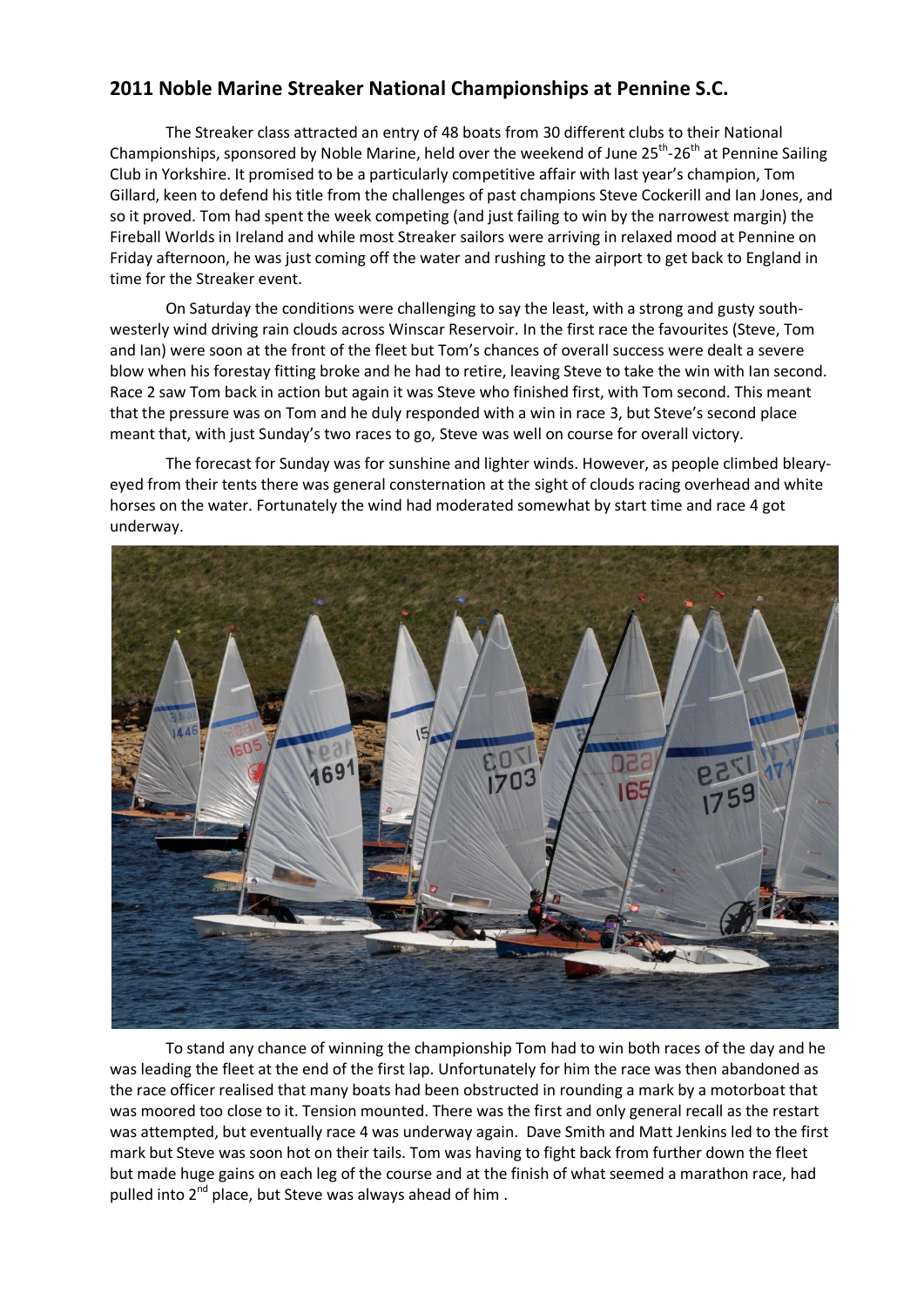This meant that the title was Steve's but he sailed the last race and again came out on top, so winning the series with 4 firsts and discarding a second. Tom finished second overall while Ian Jones, who had consistently finished in the top 3, took third, and Tom's father Alan (another past champion) was fourth.

The racing had been close and competitive throughout the fleet. One of the people to watch for in the future is Loughborough University student Amy Robinson; despite being a relative newcomer to the class she finished  $12<sup>th</sup>$  overall and her  $7<sup>th</sup>$  place in race 1 was particularly impressive given the difficult conditions. Ruairidh Campbell from Scotland was awarded the prize for the most improved results; last year he was  $35<sup>th</sup>$  with a best result of  $27<sup>th</sup>$ , while this time he had three results in the teens and finished 19<sup>th</sup>. The prize for the first boat over 15 years old went to Matthew Whitfield in 1446, and both he and his dad Ian had a good championship finishing  $14<sup>th</sup>$  and  $16<sup>th</sup>$  respectively, both significant improvements on last year.

A few boats used the 'Wave' sail on Saturday which, being much smaller in area, gave a greater chance of getting round the course without capsizing. This was the first time many Streaker sailors had seen this sail option in use; while not being competitive against the full rig, it did allow some people to have fun when otherwise they would have been doing too much swimming or staying ashore.

This was the fourth time in ten years that the class has chosen Pennine S.C. to host its Nationals and the club did not disappoint; the ladies in the galley were terrific (lots of hot food was the order of the day on Saturday) and the rescue boat teams also did an excellent job. Fortunately the clouds cleared on Sunday and we could see what a beautiful place it is when the sun shines!

The class is also extremely grateful to its sponsors, namely Noble Marine, Pinnell & Bax, Sail Register and Rooster Sailing.

| Pos.           | Sail | Name                   | Club                             | Race             | Race             | Race           | Race           | Race             | Total  | <b>Nett</b> |
|----------------|------|------------------------|----------------------------------|------------------|------------------|----------------|----------------|------------------|--------|-------------|
|                |      |                        |                                  |                  |                  |                |                |                  |        |             |
|                | no.  |                        |                                  | 1                | 2                | 3              | 4              | 5                | points | points      |
| 1              | 1767 | Steve<br>Cockerill     | Hill Head SC                     | $\mathbf{1}$     | 1                | $\overline{2}$ | 1              | $\mathbf{1}$     | 6      | 4           |
| $\overline{2}$ | 1761 | <b>Tom Gillard</b>     | Sheffield Viking                 | <b>DNF</b><br>46 | $\overline{2}$   | $\mathbf{1}$   | $\overline{2}$ | $\overline{2}$   | 53     | 7           |
| 3              | 1759 | lan Jones              | Dovestone SC                     | $\overline{2}$   | 3                | 3              | 3              | 3                | 14     | 11          |
| 4              | 1691 | Alan Gillard           | Sheffield Viking                 | 3                | 4                | 4              | 4              | <b>DNF</b><br>46 | 61     | 15          |
| 5              | 1650 | Matt<br><b>Jenkins</b> | Sheffield Viking                 | 5                | 8                | 5              | 7              | 4                | 29     | 21          |
| 6              | 1541 | Nick Lovell            | <b>Ouse Amateur</b>              | 6                | 5                | 6              | 10             | 8                | 35     | 25          |
| 7              | 1703 | lan Lees               | Scammonden                       | 4                | 6                | 9              | 9              | 14               | 42     | 28          |
| 8              | 1619 | lan Bradley            | <b>Ouse Amateur</b>              | 8                | 9                | 8              | 6              | 6                | 37     | 28          |
| 9              | 1654 | Veronica<br>Falat      | Waveney &<br><b>Oulton Broad</b> | 13               | <b>DNF</b><br>46 | 10             | 5              | 7                | 81     | 35          |
| 10             | 1657 | Mike<br>Palfreman      | Stokes Bay SC                    | 11               | 7                | 7              | 11             | 10               | 46     | 35          |

## **Results (top 10)**

 $1<sup>st</sup>$  helm under 20  $1<sup>st</sup>$  helm over 45  $1<sup>st</sup>$  helm over 65  $1<sup>st</sup>$  helm over 75  $1<sup>st</sup>$  boat over 15 years

Amy Robinson  $(12<sup>th</sup>)$  Blakeney S.C. Alan Gillard  $(4<sup>th</sup>)$  $1<sup>st</sup>$  helm over 55 and  $1<sup>st</sup>$  lady Veronica Falat (9<sup>th</sup>) Waveney & Oulton Broad Y.C. Dave Smith  $(11<sup>th</sup>)$  Welton S.C. David Hinks  $(38<sup>th</sup>)$  Yeadon S.C. Most improved Ruairidh Campbell (19<sup>th</sup>) Clyde Cruising Club Matthew Whitfield  $(14<sup>th</sup>)$  Tamworth S.C. Team prize Sheffield Viking S.C.

Hill Head S.C.